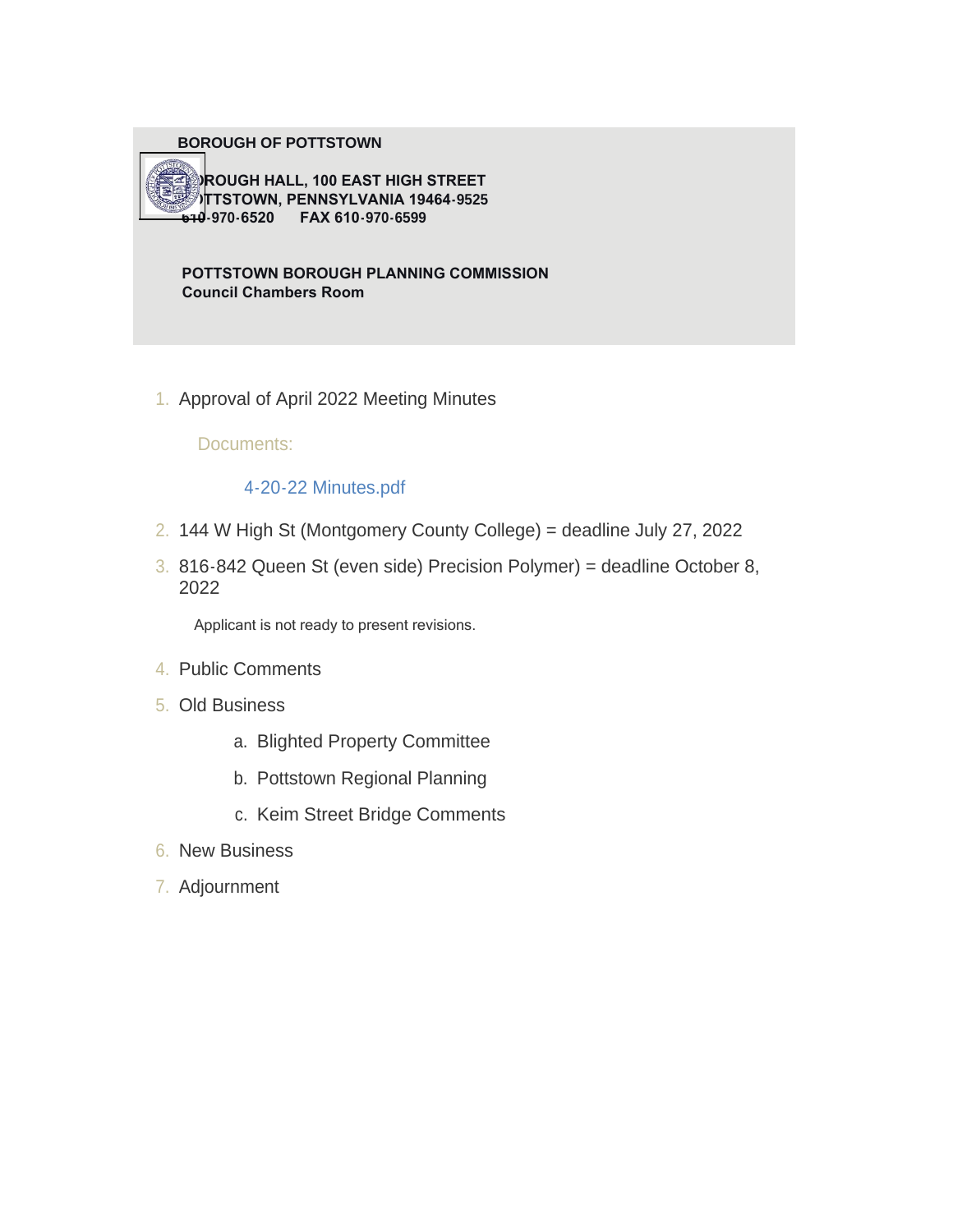

# *Borough of Pottstown*

### *Borough Hall, 100 East High Street Pottstown, Pennsylvania 19464-9525*

## **POTTSTOWN BOROUGH PLANNING COMMISSION**

Pottstown Borough Hall Council Chamber Room 100 E. High St Pottstown, PA 19464 Wednesday, April 20, 2022, 7:00 pm

| Present Members: | Dan Weand, Vice Chair                    |
|------------------|------------------------------------------|
|                  | Brian Hydier, Thomas Hylton, Rich Bouher |

Absent Members: Jim Derr

Additional Present: Matthew Hovey, Assistant Borough Solicitor Danelle Baer, Montgomery County Planning Commission Bob Flinchbaugh, Cedarville Engineering Group Winter Stokes, Zoning/Planning Administrator

Meeting called to order by Mr. Weand at 7:00 p.m.

**Approval of Minutes:** A motion to accept the May 2022 minutes was made by Mr. Bouher, seconded by Mr. Hylton. All in favor.

#### **860 Beech – Hill School Turf Field**

Mr. Bouher advised that as an employee of the Hill School he will abstain from the conversation on this project. Mr. Hovey advised that a member of his firm represents the Hill School and as such he can provide guidance on procedural aspects of the meeting but cannot offer legal advice.

Project engineer John Medendorp; Pennoni Associates, distributed an amended waiver request and presented a revised site plan which addresses trees per Chapter 22; §504. 22 total trees are required for open space (based on 4 acres). 6 trees exists and 16 red maples will be planted. 10 trees were taken down along Jackson Street. Rather than replant street trees that area the Hill School offered to pay the fee-in-lieu of due to space restrictions  $(\$500.00$  per tree =  $\$5,000.00$ ).

Mr. Medendorp asked for an explanation of why Council requested a voluntary Contribution of \$15,000.00. Mr. Hovey advised that this question should be addressed to Borough Administration.

A motion was made by Mr. Hydier, seconded by Mr. Hylton to recommend approval of the proposed landscaping plan depicting the 22 shade trees along the turf field, acceptance of a proposed fee-in-lieu of the 10 required street trees along Jackson Street totaling \$5,000, and a \$15,000 voluntary unrestricted contribution to the Borough as a conditional of preliminary/final approval of the land development plan. Three in favor, zero objected, and Mr. Bouher abstained.

#### **144 W High Street – Montgomery County College**

Representatives for the college requested to be removed from this evening's agenda.

#### **816-842 (even) Queen Street – Precision Polymer**

Michael Murray; OWM Law and Jared Lowman; Nave Newell, Inc. presented this project. Mr. Murray explained that Precision Polymer currently has a facility at this location, and they will be expanding. A